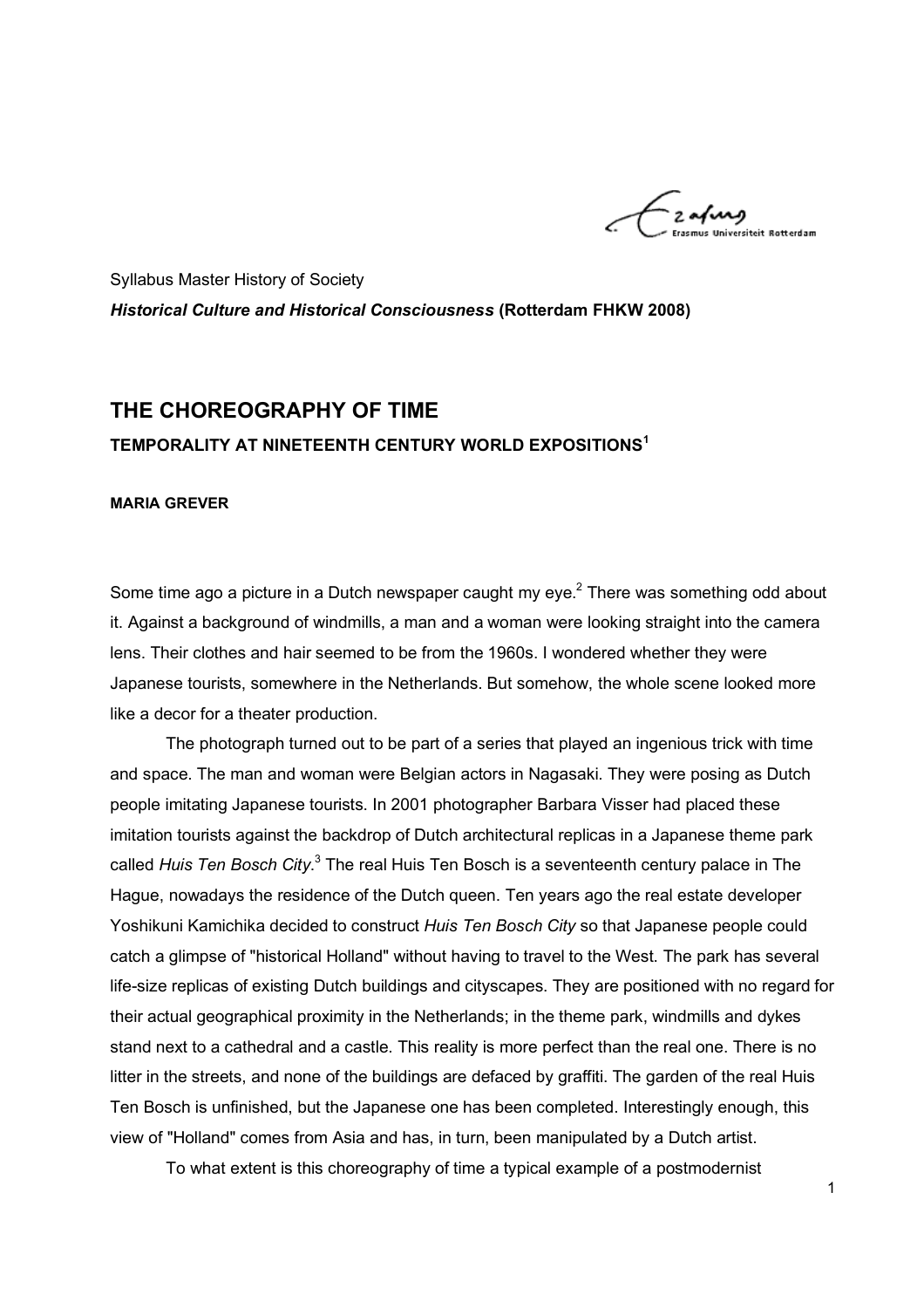relationship to past and present? $4$  Barbara Visser's pictures seem to relate to the rapid transformation of society, the current processes of globalisation, and the increasing hybridity of identities and boundaries. The order of time and space is completely blurred. The photographic representation of the theme park deliberately challenges the distinction between "real" and "false" versions of reality, between historically accurate representations and entertainment. Would this experiment have been possible or even thinkable in a modern context? To be able to understand the peculiarity of this layered 'Dutch' setting in Japan and the historicity of its ironic play with time and space, it is worthwhile to compare this image with some earlier theme parks set up at the world expositions. Since their inception in 1851, world expositions manipulated with time and space. Particularly in the nineteenth century, these gigantic spectacles attracted millions of visitors who encountered exhibits of foreign countries and past cultures, giving them a feeling of traveling through time and space. For several (educational and entertaining) reasons the organizers constructed different time frames located at sites within the same fair where time seemed accelerated, stagnated or frozen. To avoid that the public felt disoriented and confused after their visits, they developed specific narrative strategies to guide the visitors on the immense fair grounds.

This article reflects on the nineteenth-century world expositions from Jan Assmann's perspective on the heterogeneity of cultures. <sup>5</sup> I will regard the fairs as heterogeneous wholes with diverse time sites that articulated and stimulated new temporal experiences. They offer a fascinating case to examine people's past relationship at the time, and to find out if and how these modern theme parks differ from postmodern examples.

#### **EXPERIENCING TIME AT THE WORLD EXPOSITIONS**

The world expositions that became *en vogue* in the second half of the nineteenth century overwhelmingly expressed the growing gap between the space of experience and the horizon of expectations. These vistas celebrated scientific and technological progress, and stimulated competition between Western nations. From 1851 onwards, millions of people visited the sites of industry and artisanship in London, Paris, Vienna, Philadelphia, Chicago, Brussels, and other cities, to see manufactured goods, tools, machinery, inventions and architecture, primarily from Western countries. A significant new strategy of these expositions - very likely derived from classical mnemonics - was to match the classification of the exhibited items with an explanatory tour.<sup>6</sup> World fairs were complex narratives, articulating specific temporal experiences. The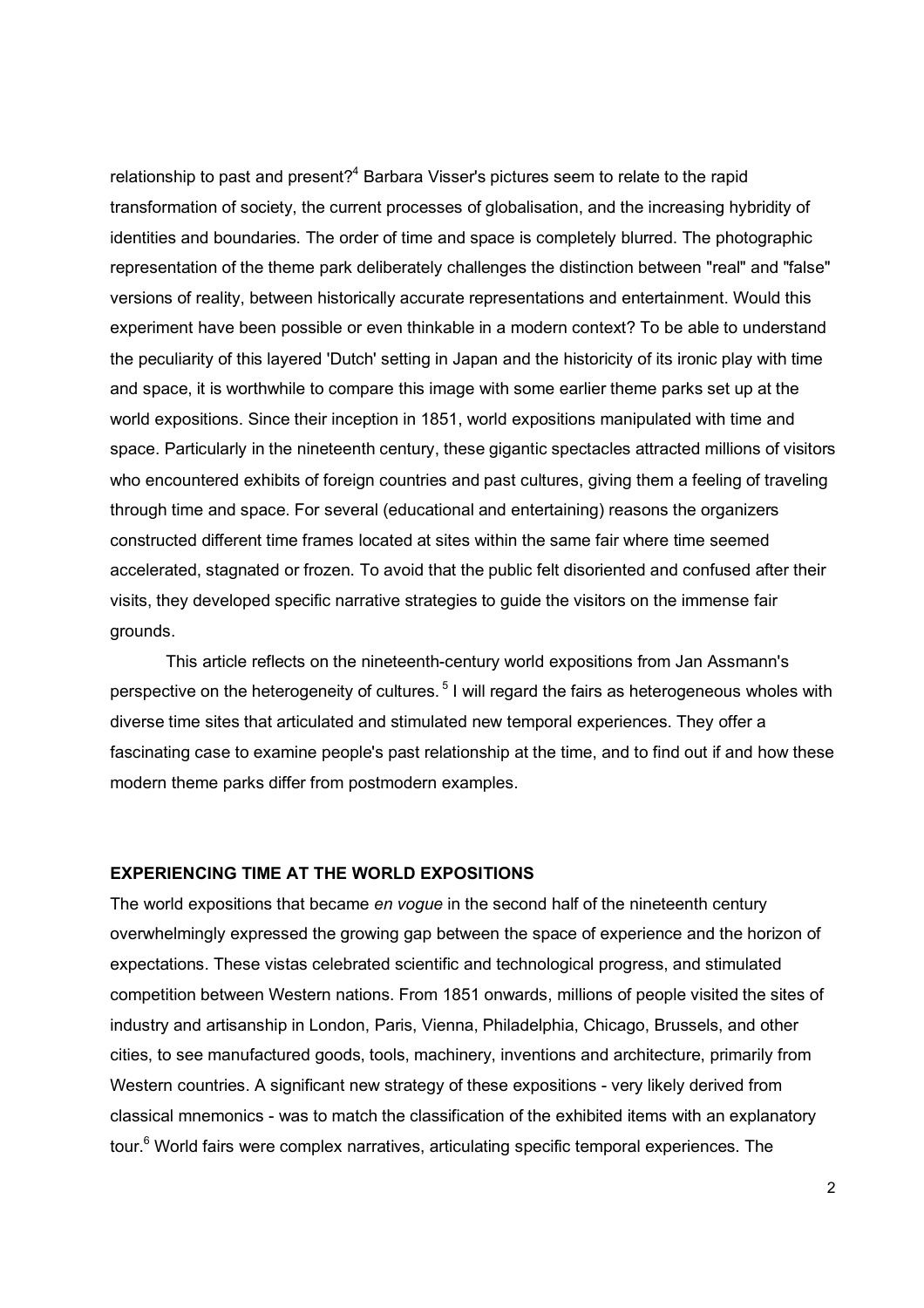exhibitors presented their - often national - view on society by organizing the construction of rooms, halls and pavilions, the selection and ordering of objects, the textual explanation and marketing of the exposition. The whole lay-out - a configuration of time - produced meaning to the objects on display, whereas walking tours and illustrated guides helped the visitors to link the elements and to refigure time. All these narrative efforts made the expositions "readable".<sup>7</sup>

Although each world exposition had its own rhetoric and "plot", generally these manifestations popularized some important Enlightenment ideas and perspectives for the larger public. This happened in three ways: in the encyclopedic urge to classify every single object, in the desire for a visual overview of the world as a whole, and in the extreme emphasis on progress and the future by ingenious choreographies of time. For most organizers the rationale of an exposition was the advancement of Western civilization: "the world had to be seen as being in some kind of advancing flux, with a stable - and inevitable - future of plenty on the horizon".<sup>8</sup>

One of the most impressive examples was the Paris *Exposition Universelle* in 1867.9 Mining engineer Frédéric Le Play designed an exposition that articulated a utopian desire for a harmonic, rational society. Its plot comprised the rise, progress and triumph of Western civilization. Le Play carefully planned every last detail of his exposition's main building. He designed a coherent unity by organizing the classification of displayed objects into an architectural form. Seven concentric oval galleries were built on the Champs de Mars.<sup>10</sup> In the roofed-over galleries, all objects were displayed according to specific categories. By touring one gallery, spectators could compare countries in a particular category. The outer ring was reserved for shops, restaurants and cafés from the participating countries. The next ring was full of steel and smoke; there were power looms, spinning machines, typesetting machines, tractors, locomotives and cannons. The innermost ring was devoted to the history of labor since the Stone Age. Sixteen radial cross-sections offered exhibition-space to the various countries, so that a pie-shaped crosssection showed all exhibits from a single country. In this microcosm, objective time was expressed as a linear progression. The diachronic layout was intended to represent precise dates and to illustrate industrial changes and improvements. From the innermost ring, which represented the past, visitors walked outwards, to ever-larger galleries displaying modern products and production processes. Those who walked from the outside inwards moved backwards in time. In this exposition, the choreography of time was based on the rational and utopian doctrine of progress.

But even before construction was completed, it became clear that the design was not feasible. The number of exhibitors was larger than had been expected and this dramatic increase in scale threatened to disrupt the narrative structure of the exposition. In addition, some countries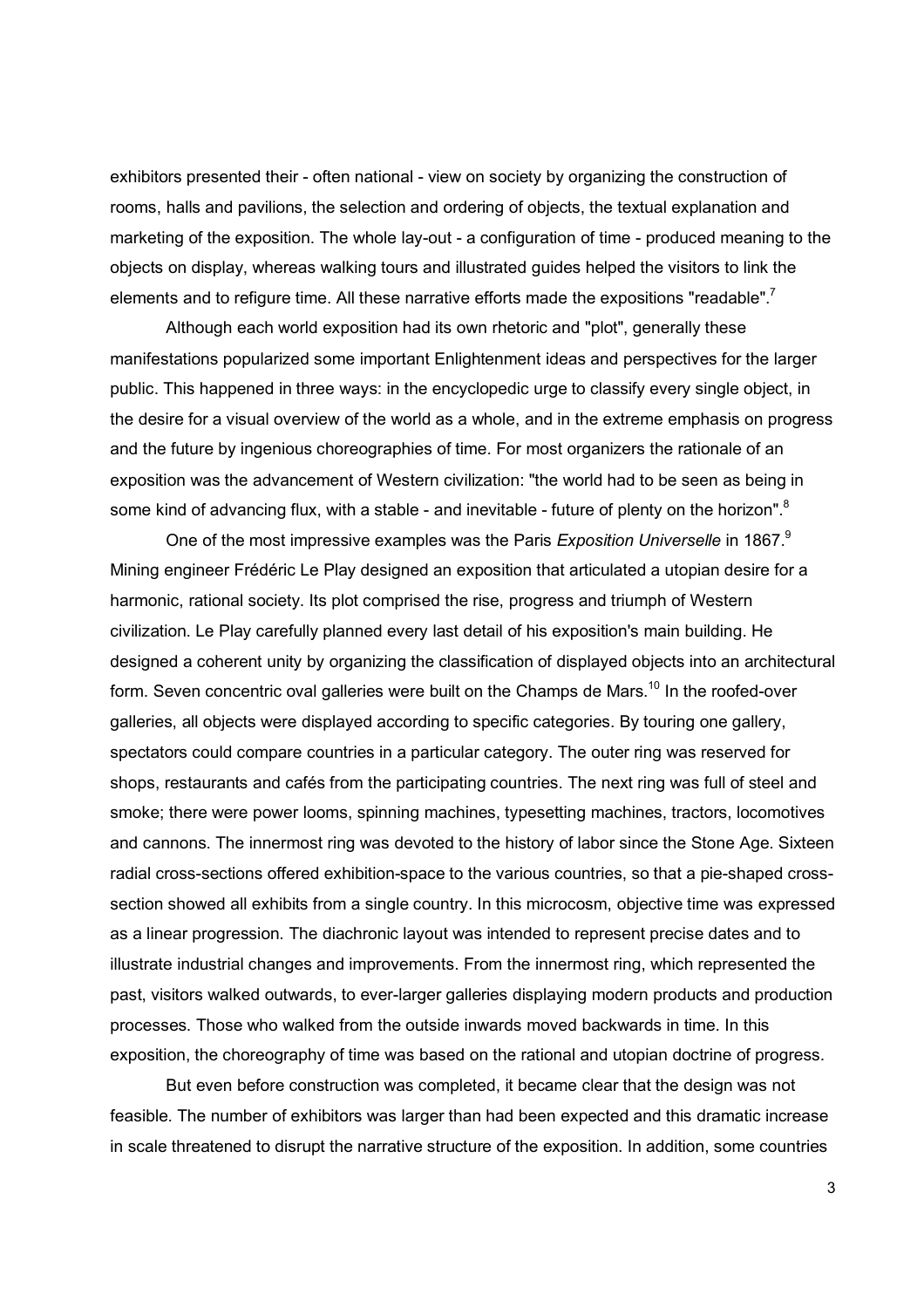found that they were allotted too little space in a certain gallery, while others had trouble filling it. This was especially true of the machine gallery, since the pace of development varied significantly from country to country. Another problem was that some exhibits, such as model homes, farms and tents with camels, had to be erected outside. Initially, an attempt was made to extend the classification system beyond the building, but for practical reasons it was decided instead to mix the various locations. This resulted in a peculiar outdoor park.<sup>11</sup> The temporal and geographical structure was completely lost in this area of the exposition. It functioned as a refuge for exotic constructions and follies, which housed particularly non-Western exhibits.

It might seem that the main exposition building and the rest of the grounds told contradictory stories. As it turned out, however, the chaotic outdoor park actually became a subtext that supported Le Play's plot. This occurred to me when I looked at the only open space in the exposition structure: the palm garden. This was intended as a recreational area where visitors could rest their feet, but it was in fact the epicenter of the exposition.<sup>12</sup> The middle of the garden featured a shrine that displayed coins, banknotes, and weights and measures of the so-called "civilized" nations. Above the shrine, a dome-shaped roof supported a turning globe, powered by a clock that ran on Parisian time. These symbols of modernity and rationality expressed a Western European desire to impose standard measures – and especially the French-born metric system – on the rest of the world. The objects on display reflected Western wealth that was partly gained from the exploitation of the non-Western countries represented outdoors. The composition of the building and the surrounding grounds referred to the global balance of power. At the time England and France were developing into full-fledged imperial empires, which saw themselves as the center of the world. $13$ 

Seen from this angle, the outdoor area functioned as a choreography of anachronistic space. With this phrase Anne McClintock refers to colonized human beings who, in a temporal sense, exist in a permanent prehistory, while spatially they live on the fringes of the modern empire. As anachronistic beings, irrational, robbed of any will power, they are the perfect embodiment of the archaic "primitive" peoples.<sup>14</sup> The 1851 London world exposition had given a slightly different slant to this imperialist staging of time. In the Crystal Palace, the British colonies formed the central focal point, but they were positioned in such a way that visitors could also survey and judge them from galleries upstairs. Illustrated maps guided spectators through the building, and seemed to bring the "overseas possessions" within reach.<sup>15</sup> In this way, world expositions domesticated imperialism, while also highlighting ethnic differences.

Interestingly enough, these expositions were also manifestations of what contemporary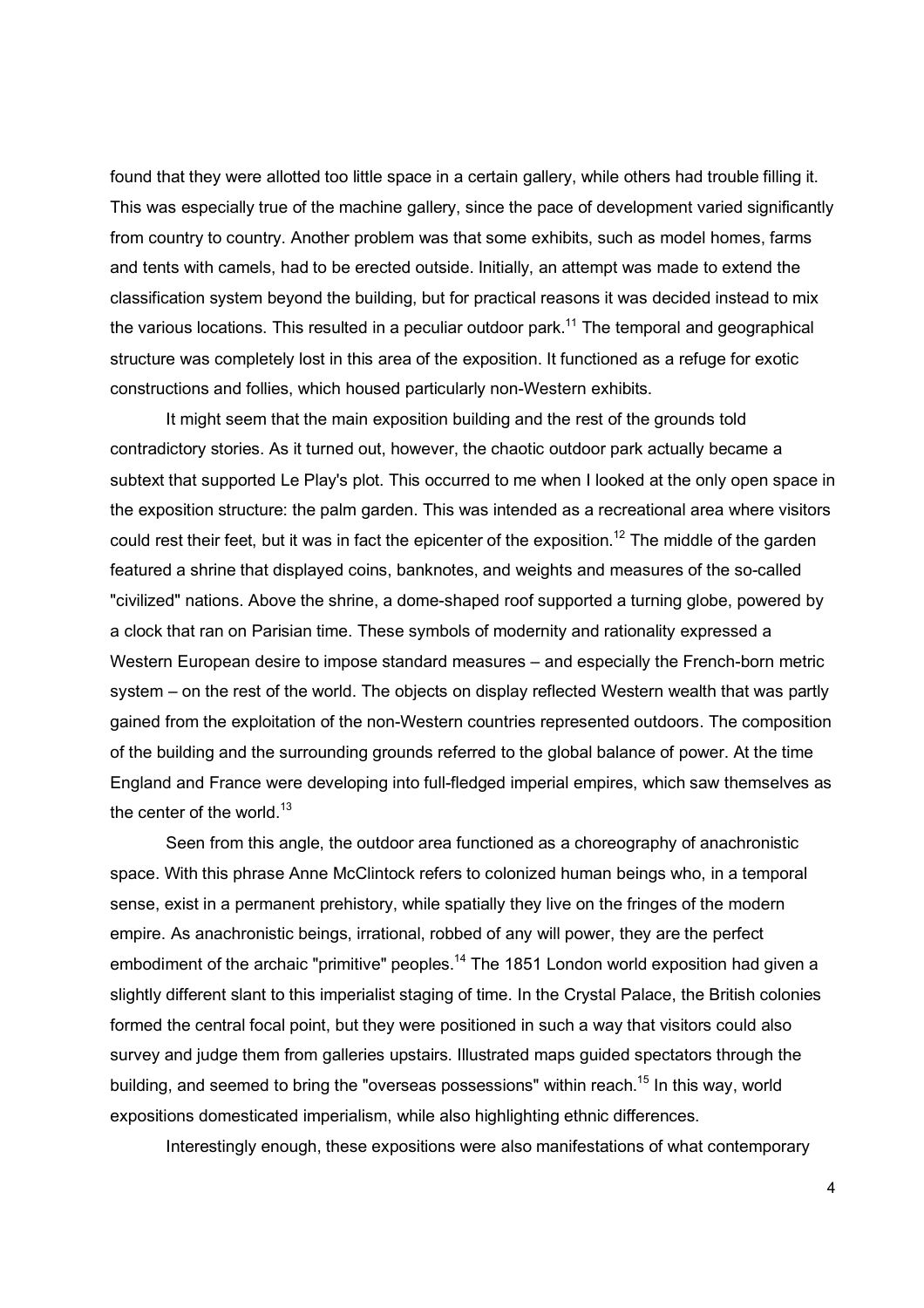Henri Bergson in 1889 had called "homogeneous, spatial time". This French philosopher supposed a pure duration ("durée") of the heterogeneous reality, which consists of ever-changing different situations, or succession of states. This duration is situated in human consciousness, where it can be experienced with intuition. Yet, duration cannot be measured and is not countable. Time is a constant flux. Men are capable to imagine a spatial representation of time in which different units are located, offering a false way of measuring "la durée". This fixed and spatially represented time belonged to public time in contrast with private time.<sup>16</sup> World fairs very much stimulated a public uniform time, but they offered visitors also the opportunity to experience the simultaneity of the unsimultaneous and the plurality of private times.

Visitors from different social and geographical backgrounds came to the fair. Non-whites attracted a great deal of attention. One of journal *Punch*'s drawings shows the *Crystal Palace* as an exhibit packed with Oriental looking people, with Western spectators gawking at them. Other caricatures depict them as primitive beings. One drawing has black visitors "from the Cannibal Islands" leering at a child in a restaurant as if the child were a potential appetizer.<sup>17</sup> The act of gazing at the exotic evoked a new sense of self in the white, Western individual. These drawings and caricatures were the first expressions of a globalizing society. Modern perceptions of time were articulated by staging the difference between inferior and superior civilizations. In this choreography, "negroes" lived in the pre-history of Western society. The time difference emphasized racial inequality, an argument that also served to discourage the deplored practice of "interracial marriage" in the colonies.

At later world expositions, indigenous people from the colonies worked as restaurant personnel, and later still, someone conceived of the idea of putting the people themselves on display. In 1877, anthropologists and ethnographers began to experiment with this idea in the Paris *Jardin d'Acclimation*, a plant and animal garden.<sup>18</sup> In the anthropological section of the 1878 world fair, <sup>19</sup> the public could acquaint itself with the evolution of *Homo sapiens*. "Negro" skeletons were compared to those of apes and other animal species.<sup>20</sup> The 1883 Amsterdam world exposition displayed colonized people in their "own" habitat; Javanese men and women lived and worked in a replica of a *kampong* (a Javanese village), while Surinam "natives" stayed in huts under a big tent.<sup>21</sup> From this period onwards, colonial exhibits with "real" people were a standard attraction at world fairs. Entire villages with hundreds of inhabitants were constructed. Sometimes people were grouped according to race so that visitors could more easily study human evolution.

Burton Benedict points to another phenomenon. War dances and marriage ceremonies were some of the rituals accompanying the original life cycle of non-Western people. They were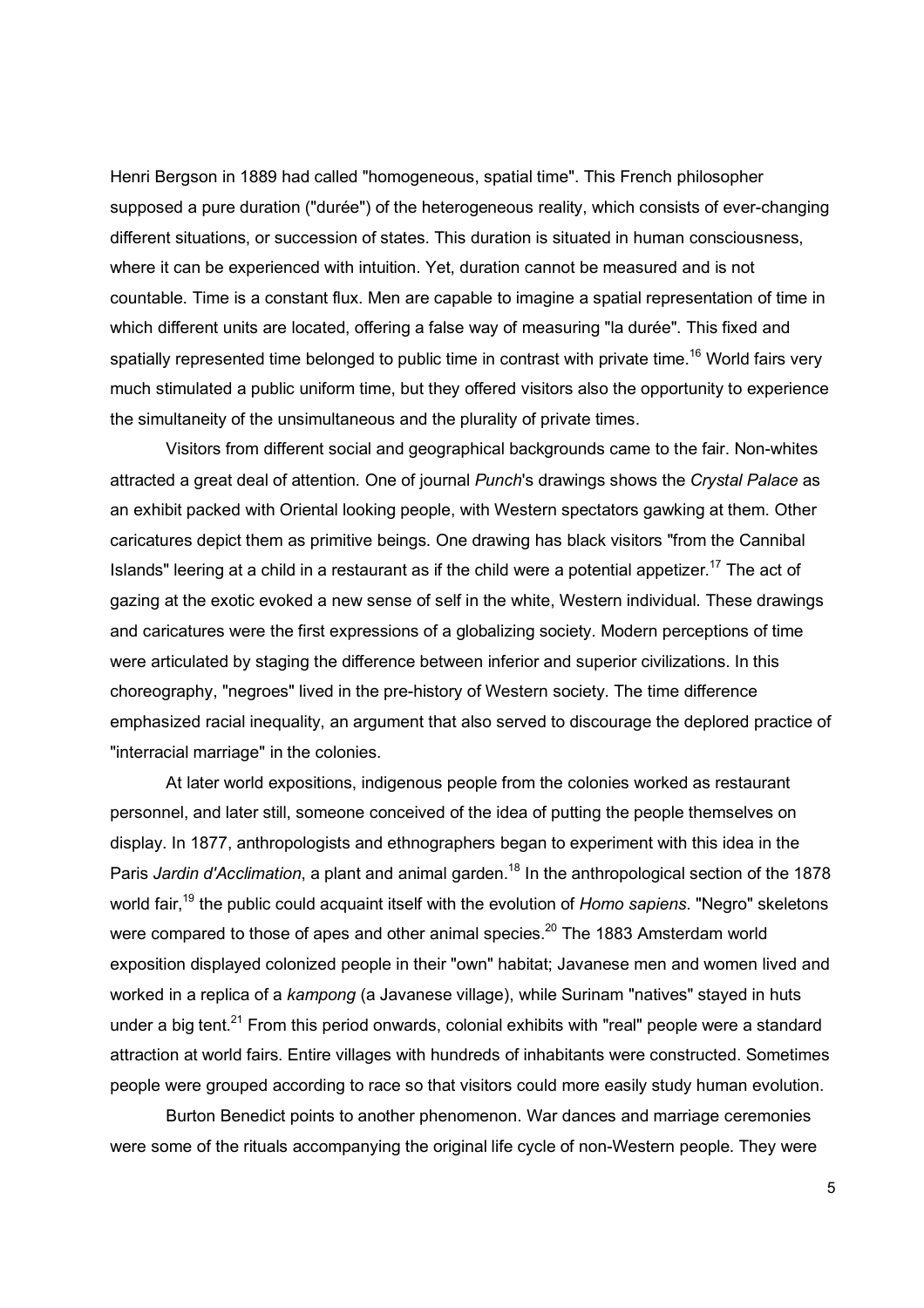grounded in objective time, in the rhythm of the seasons and life-stages. However, at expositions these rituals degraded into a weekly spectacle.<sup>22</sup> To the spectators this entertainment signified the ethnic background of the performers. The performers themselves did not assign meaning to the rituals beyond their entertainment value in the colonial exhibit. The rituals were no longer a consciously perceived marker of objective time. They had lost their temporal orientation.

Occasionally, the staged opposition between Western superiority and non-Western inferiority was cancelled out by the interaction between spectators and people on display. This happened for instance with Louise Yda, a black Creole woman who had been brought from Surinam to the Dutch National Exhibition of Women's Labor in 1898. Louise Yda did not allow herself to be reduced to a mere object in the West Indies exhibit. As the crowds stared at "this great attraction", she walked around with self-assurance, communicated with the visitors, and to the amazement of all she appeared to speak perfect Dutch.<sup>23</sup> In this case the displayed "object" was certainly not mute, on the contrary, she intervened in the process of reading the exposition.

Eventually, people began to protest against the housing and working conditions for the indigenous black and colored people at expositions, and there were also complaints about the very fact that they were on display. At the 1897 Brussels' world exposition a Congolese village housed 267 "natives" who could be observed from catwalks. Due to the cold weather that summer, seven Congolese died.<sup>24</sup> Their graves can still be visited at the Catholic cemetery in Tervuren. Some years before, in 1893, Frederick Douglass had condemned the existence of Dahomey village at the World's Columbian Exposition in Chicago, claiming that the Africans were made to look like savages and that this implicitly justified discrimination against black Americans.<sup>25</sup> Despite the criticism nothing much changed, and the villages long remained popular. These human expositions substituted the colonial trip, taking spectators in opposite directions: forwards in space and backwards in time. Yet, the backward movement did not imply an inversion of time.<sup>26</sup> The exposition's structure - with its deliberate divisions into Western versus non-Western exhibits and modern manufacturing versus artisanship - was intended to be a narrative of the world that confirmed the West as the center of the world and the present as the universal point of reference. Pavilions and exhibits displayed the various stages of progressing civilization, "climbing the rungs of the evolutionary ladder", $^{27}$  from backward and savage to civilized and superior. This choreography of time stimulated visitors to compare different societies and civilizations.

However, the sheer number of innovations and the unprecedented crowds of spectators caused many to experience the intended order as total chaos.<sup>28</sup> Moreover, in the last decades of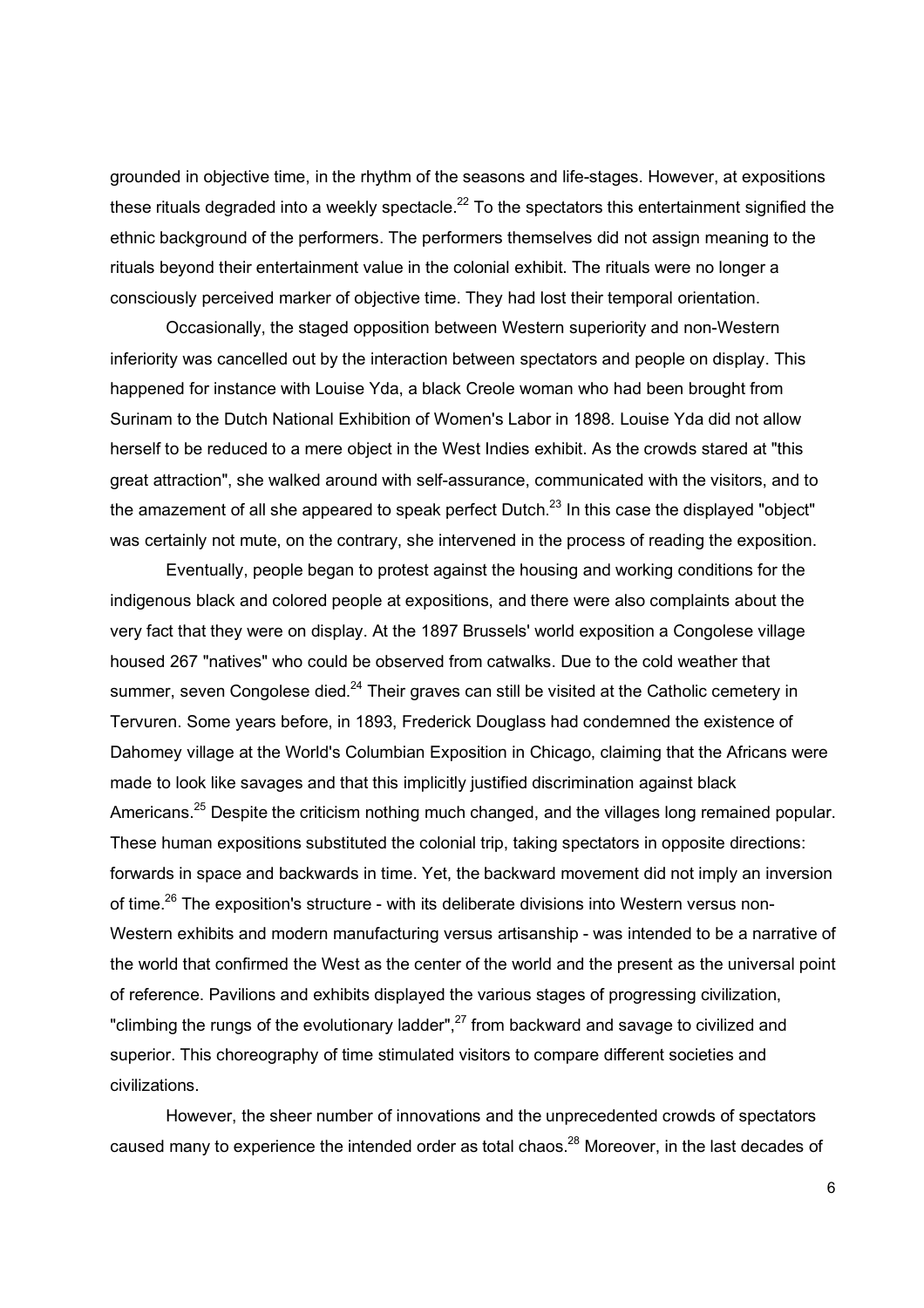the nineteenth century the bourgeois worried increasingly about the dangers of the masses. They feared the massification and commercialization of culture, the degrading level of art, and the mixture of different "publics" on one location.<sup>29</sup> All "sorts of people" could invade particularly the exposition grounds; apart from high admissions for special exhibits or performances, permitted only by the elite, social mixing could easily take place. World fairs became one of the first spaces where different classes could more or less coexist. To handle the densely packed crowds, the designers drew up schedules of fixed opening hours and viewing days for certain exhibits or performances. Newspapers and guides allowed visitors to familiarize themselves with the vast exposition grounds. There were special walking tours for white middle class women, which took them to shops and parks, providing an opportunity for leisurely viewing. Their presence pushed the growing commercial goals of the expositions. A typical exposition feature was the apparent liberty for these women to visit the sites without male companions. While wandering on the exposition grounds, they seemed to challenge the male concept of the flâneur. However, this strolling was more connected to the rituals of urban commodity consumption.<sup>30</sup> Women had become important targets for selling goods, making their husbands spend. Particularly the 1893 World's Columbian Exposition in Chicago assured them a safe cultural place, while masking the social dangers of mixing classes, races and ethnic groups. The imaginary bird's-eye view, reproduced in maps and tourist guides, displayed the Exposition as a distant panorama, offering the illusion of mastery and comprehension.<sup>31</sup>

Men and women, rich and poor, young and old, shuffled side by side through halls and pavilions. Both the design of rooms and the display of objects, products and people with information plaques steered the viewers in their interpretation. But visitors also retained considerable freedom of choice. They could move about as they pleased, skip over exhibits or return for a second look, and they could compare notes with others. As they walked, they could weave together all these impressions into their own stories. Thus, while the narratives of the world expositions expressed features of new temporal experiences, they also allowed visitors to "refigure" its plots.

### **THE PAST AS OBJECT OF ENTERTAINMENT**

World expositions had another far-reaching consequence. The escalator, the telephone, electric light, x-ray photography and many other inventions that were first introduced at world fairs embodied a future that lay within reach of the industrialized countries. But these inventions also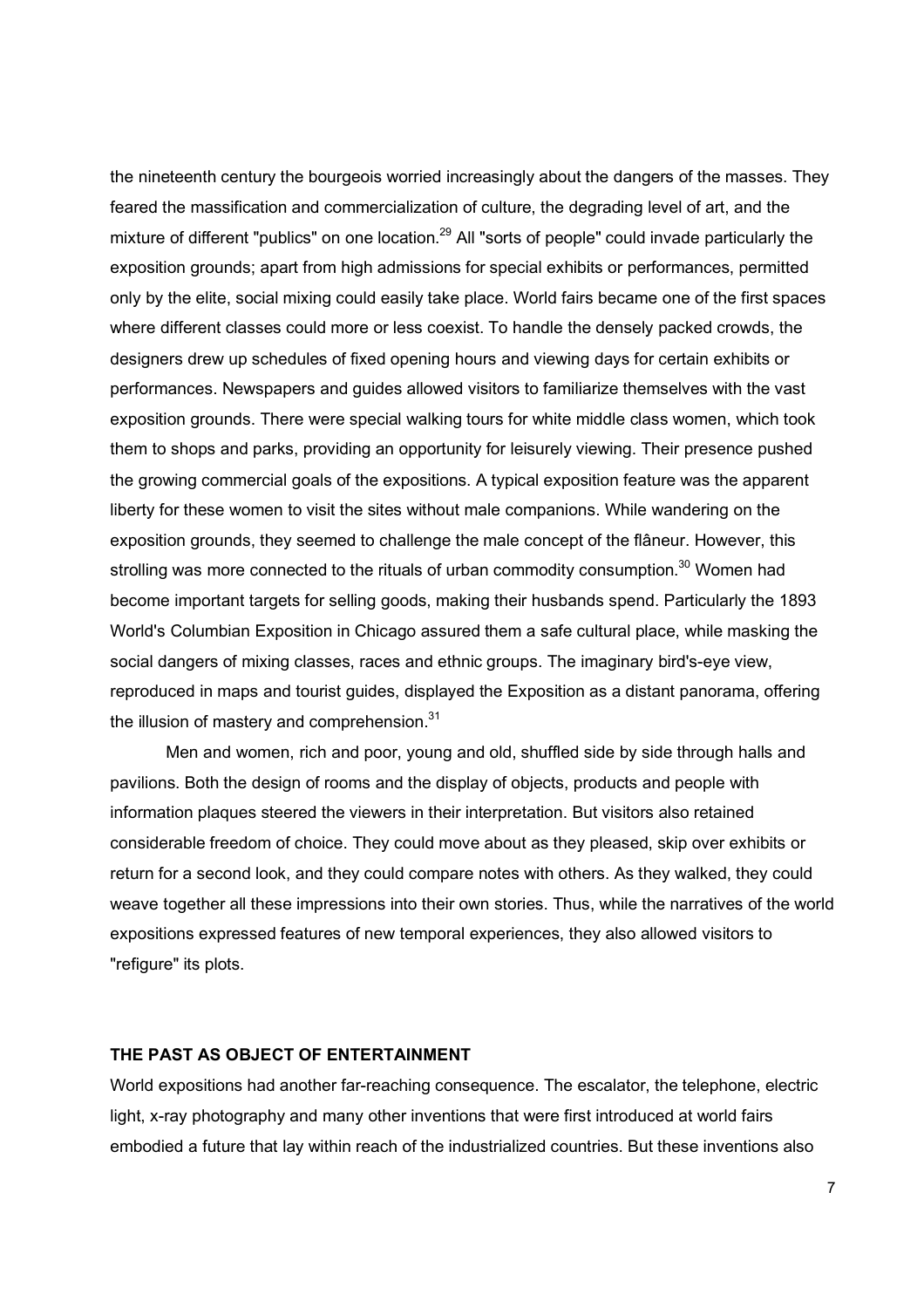increased the separation from their own past. New technology improved mobility and communication; it made the world appear smaller and accelerated the historical process. Yet, it also pushed the past further away. As a result, the past became an object on display as well: the world fairs featured historical villages.

The attraction of these locations proved how ambivalent the bourgeoisie felt towards modernity: they had a nostalgic longing for a historical context that was long gone.<sup>32</sup> The first historical villages – Old Vienna, German Village and Irish Village – made their appearance at the World's Columbian Exposition. They were, along with the "negro villages", relegated to Midway Pleasance. This was an entertainment park next to the White City, the heart of the exposition where serious exhibits about industry, arts and sciences were held. To American immigrants, the historical sites functioned as recognizable landmarks at this immense exposition heralding an unknown future.<sup>33</sup> Later world fairs included districts like Old Antwerp, Old Brussels, Old Paris and Old Plantation.<sup>34</sup> All these sites were meant to domesticate and objectify the Western past. Inevitably, the simplification of history in these villages led to reductionist stereotypes, just as in the colonial villages. For example, the Insulinde Kampong at the Dutch National Exhibition of Women's Labor – a collection of huts where Javanese people lived under the street lanterns of The Hague – was supposed to represent the entire Indonesian archipelago.<sup>35</sup> In the same way, historical villages combined historical figures and monuments in one setting, resulting in "unhistorical" tableaux. However, there were two crucial differences between historical and colonial villages. For one, the people who worked in the historical villages took their costumes off at the end of the day and went home. They were actors. The indigenous people in the colonial villages were supposed to play themselves and often lived on the exposition grounds. Another difference was that historical villages staged memorable events from national history, which the spectators could take, pride in. As such, these villages belonged to the invented traditions.<sup>36</sup>

The hausse of invented traditions in the late nineteenth century points to experiences of discontinuity. In the industrialized world, traditions were invented or reinvented because the link with the past was no longer self-evident. To prevent social disintegration, the elite promoted activities that legitimized modern institutions and evoked a sense of continuity. The ritual nature of these inventions engendered a sense of belonging and recognition desired by the masses. The rational focus on the future at world expositions therefore generated its own emotional counterforce: nostalgia.<sup>37</sup> World fairs had become, in the words of Robert Rydell, "modern pilgrimages", sharing with older holy places the promise of conferring authenticity upon experience and souvenirs.<sup>38</sup> At the same time they celebrated the past as a preparation for a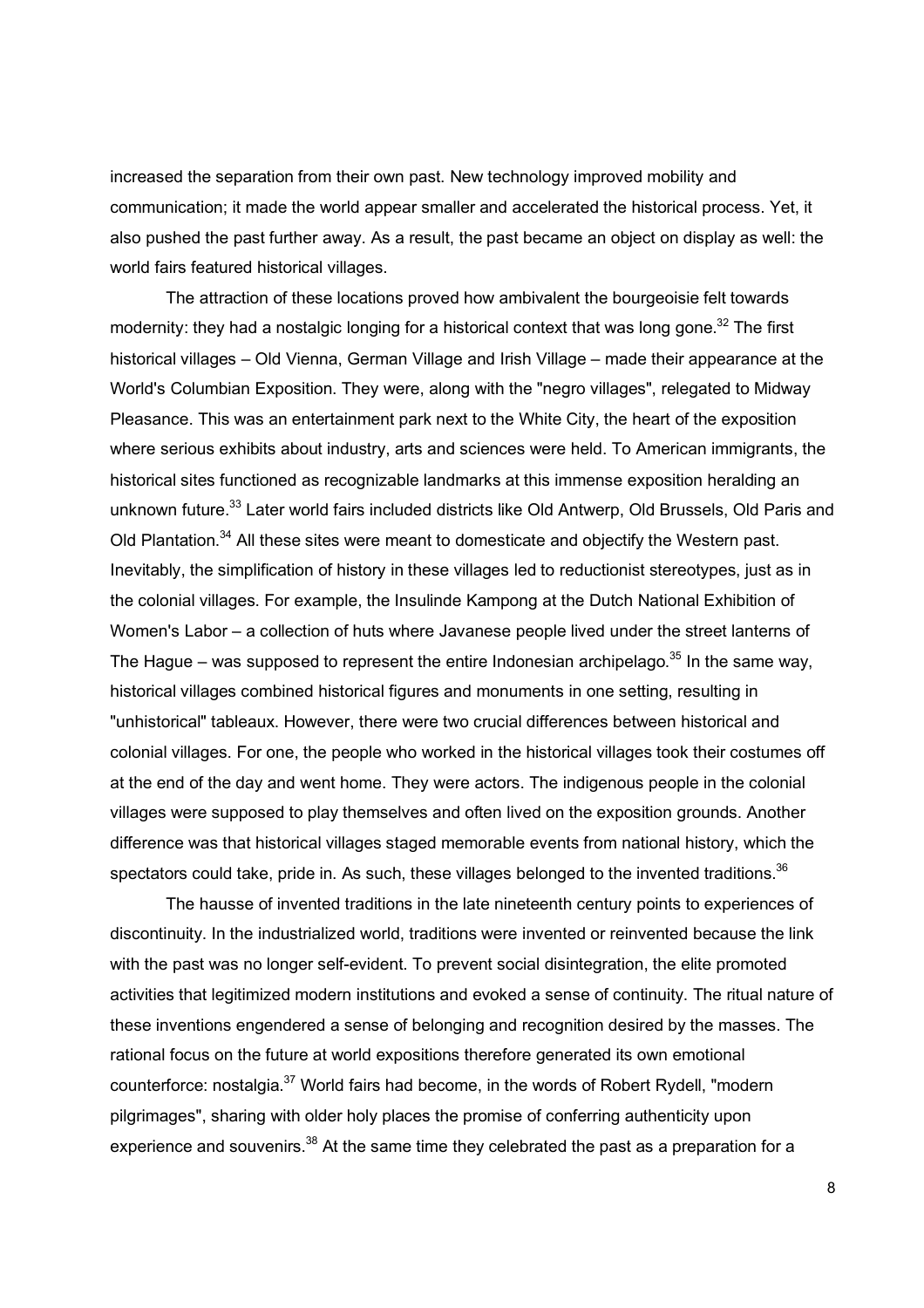better future.

The visitor's obsession with authenticity and the past influenced the fitting out of the fairs. Inscribed in a high culture setting, modern buildings and exhibits were molded with historic materials and exposed unique paintings, old manuscripts, and memorabilia of heroic figures. It also inspired the justifications for organizing a world exposition. The prestige was strengthened when the manifestation celebrated a significant commemorative occasion of the host nation: a century of American Independence (Philadelphia 1876), the centenary of the French Revolution (Paris 1889), the landing of Columbus in the New World (Chicago 1893).<sup>39</sup> The 1900 world fair in Paris explicitly intended to be one great retrospective, to reflect the old and the coming century, with France as the leading country of Western civilization. Hence, the slogan of the gigantic world exposition, "Le bilan d'un siècle" (balance of a century). In the large historic site "Le Vieux Paris", French history was "reconstructed" in different stages with houses and little streets from the fifteenth until the eighteenth century. People dressed in historical costumes walked through the streets, watched from a distance by the public.<sup>40</sup> Yet the whole fair turned out to be a disappointment. Critics missed the pedagogic quality; cheap pleasure dominated the exposition, satisfying only the curiosity of the spectators. Visiting the fair was like walking though a public garden or a "grand bazaar". The vulgarity of modernity was considered a decadent hybridity of genres and styles, of commerce and culture.<sup>41</sup>

The organizers and designers of the nineteenth century world fairs created recognizable, heroic images and sites of the Western past, present and future. Various temporal spaces allowed visitors to experience the simultaneity of the unsimultaneous. Nostalgic references to the past compensated for the disorder of modern society and the uncertainty of the future. However, particularly since the 1880s, the colonial and the historic were turned into objects of entertainment. The dominance of commercial goals gradually disarranged the choreography of time, and seemed to undermine the narrative of the world exposition. Interestingly enough, precisely the growing capacity of the Western visitors to assess what was real authentic and what was not, what was high culture and what was not, affirmed their superior identity.<sup>42</sup> Yet, this issue invokes a more general question about whether we actually may conceive a world exposition as a kind of (historical) narrative. Perhaps these expositions were just illustrated encyclopedia, a nonlinear series of historical and modern pictures without any plot. Indeed, an important characteristic of a plot is its "end point" which makes the story into a meaningful whole.

In my view these world expositions are grand narratives of modernity, unfolding the world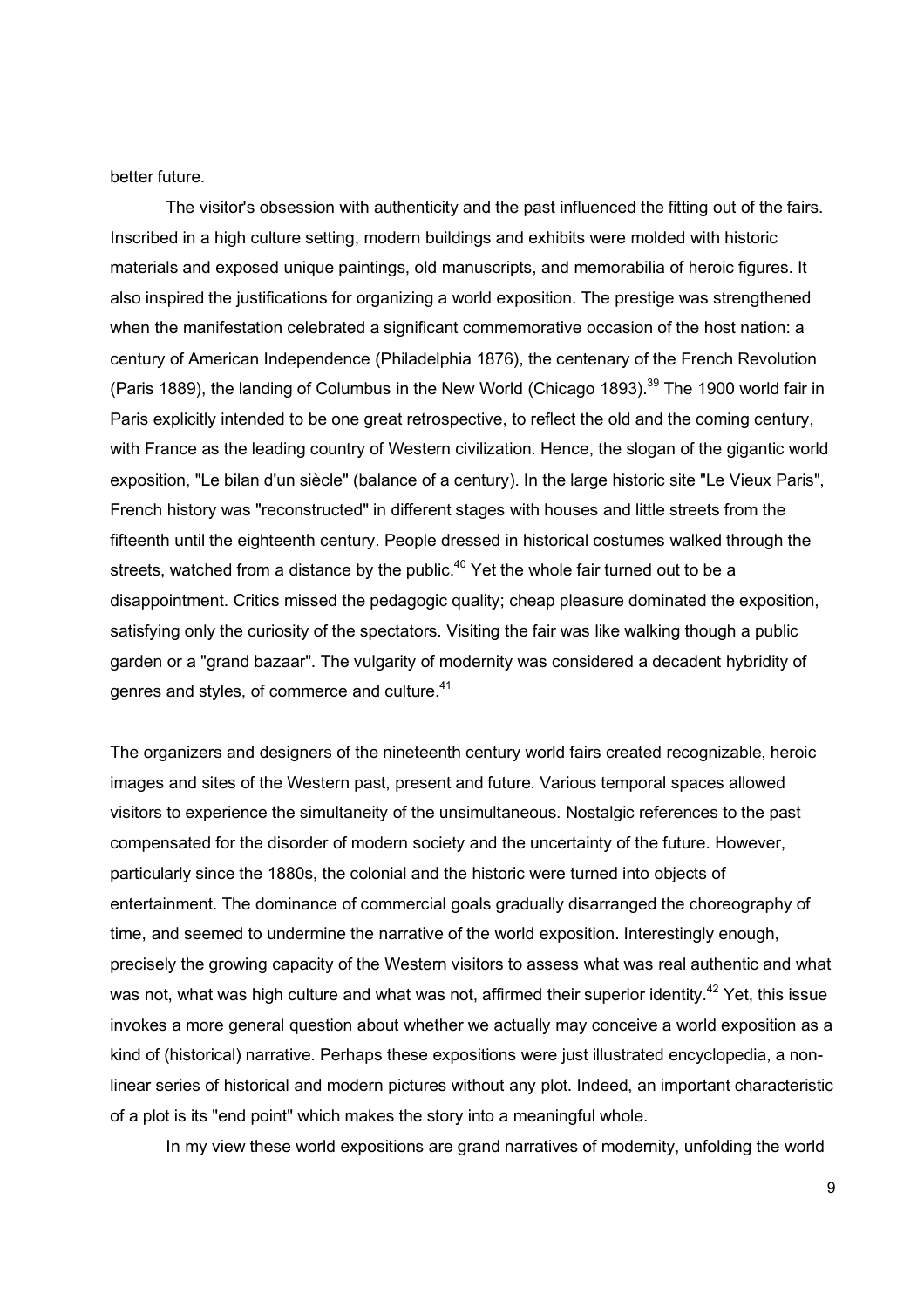from a specific European (later Western) perspective. They were more than a series of at random exhibits, pictures and performances. Apparently there are arguments for the non-linearity of the world expositions, because the public could make their own choices when and how, and in what sequence, the pavilions and exhibits could be visited.<sup>43</sup> Yet, the classification of the exhibited items was deliberately and carefully matched with explanatory tours. In these memory theaters the visitors were directed through detailed guides, walking tours, illustrated maps, and special newspapers. And although the public had the feeling that they could make their own choices, and they could to a certain extent, their experiences were manipulated. Walking from one spot to another never occurred without them watching and perceiving elements of the exposition. For instance to reach a sideshow of the exposition they always had to pass specific pavilions or buildings, comparable with the layout of department stores: customers always have to pass products and items before they reach the cash desk. The end-point of the exposition was the triumph of Western civilization, represented by the epicenter or palm garden of the 1867 Exposition, the Eiffel tower of the 1889 Exposition, or the White City of the 1893 Exposition. The presence of the Western narrative of superiority was overwhelming. Although visitors experienced the fairs as chaotic, there is a lot of evidence that the majority of the masses understood its message: the ever-continuing progress of time and civilization of the Western world. This modern plot remained for a long time in the twentieth century the dominant view, eroded only after the 1970s and 1980s in, what we call, the postmodern era.

## **TIME CHOREOGRAPHIES IN POSTMODERNITY**

Nowadays we notice an Asian country putting a European country's past on display, and this "Japanese decor" in turn becomes the object of a Dutch photographer's gaze. This visual inversion disrupts the hierarchical choreography of Western superiority versus non-Western inferiority, in my opinion rightly so. Indeed, in the words of Umberto Eco, here the notion of historical reality is absolutely democratized.<sup>44</sup>

But the gap between the space of experience and the horizon of expectations is only getting wider. Grand narratives have been demythologized and undermined. There seems to be no plot anymore. How far can we go? The human need for a point of reference, for an orientation in time, is as strong as ever. This increasing tension may lead to a desire for rigid and superficial histories. To overcome a servile repetition of the past, Paul Ricoeur proposes to struggle against the tendency to consider the past only from the angle of what is done, and unchangeable: "We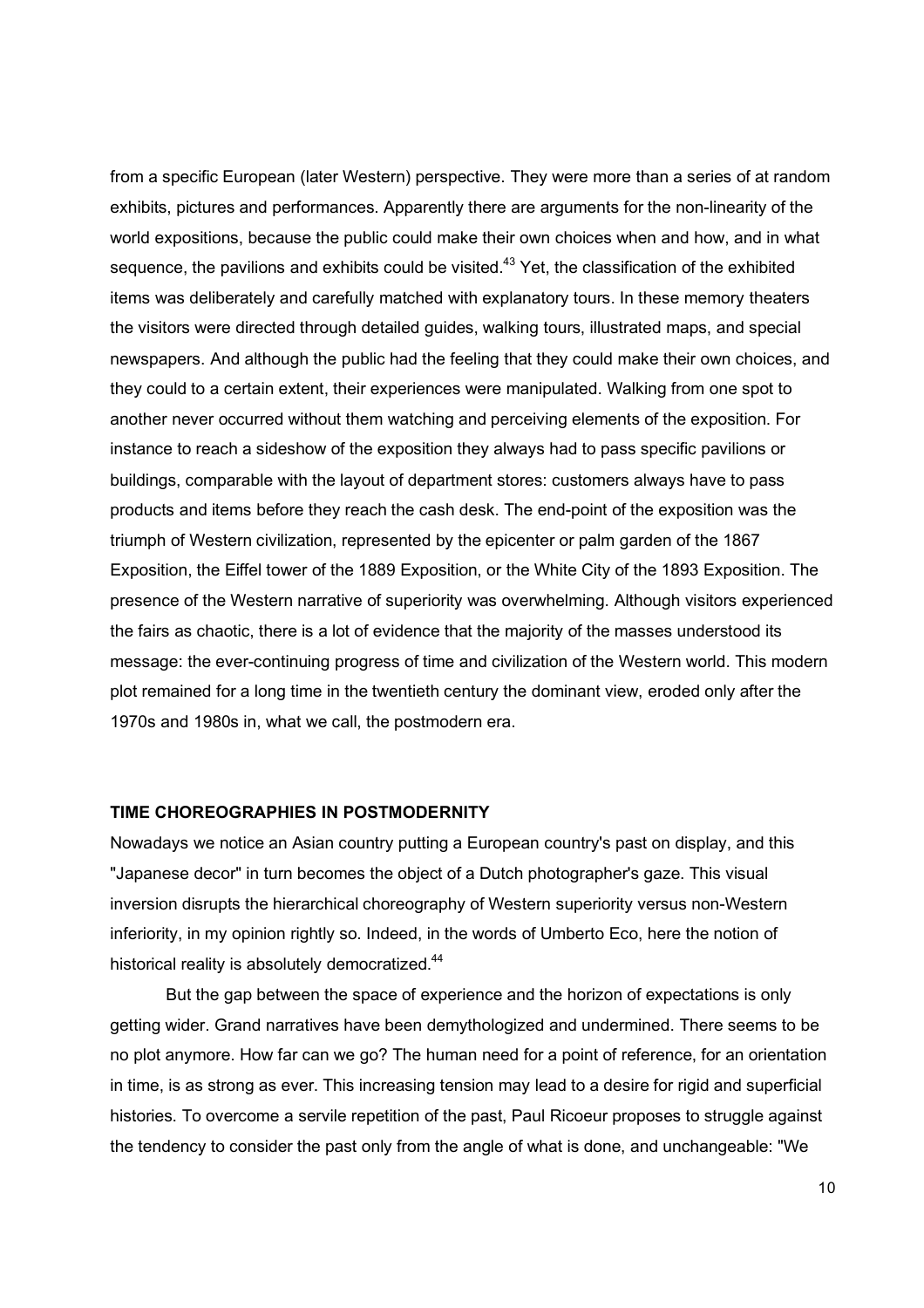have to reopen the past, to revivify its unaccomplished, cut-off - even slaughtered - possibilities."<sup>45</sup> Therefore, I would suggest, the challenge to historians is, in Martin Heidegger's words, to keep "the future past" dynamic, to remain open to an unknown or unrecognizable past.<sup>46</sup> This will also give the present new perspectives. To achieve this, however, we must first engage in a thorough discussion of the notion of time.

#### **References**

<sup>1</sup> This is a translated and summarized version of my inaugural lecture (Dutch language) *De enscenering van de tijd* (Rotterdam 2001). For an English version see also Maria Grever, 'The choreography of time', in Lisette Smits and Barbara Visser ed., *Barbara Visser is er niet* (Zürich, JRP-Ringier Kunstverlag AG, 2006), 9-15.

2. Hans den Hartog Jager, "Alles kantelt. Barbara Visser in Japan", *NRC Handelsblad* (27-7-2001).

3. Barbara Visser, *A Day in Holland/Holland a Day* (Den Haag 2001). For centuries the Dutch were the only sailors in the world to be allowed to enter Nagasaki (actually the island Descima) and to have contact with the Japanese.

4. On post-modernity see David Harvey, *The Condition of Postmodernity. An Enquiry into the Origins of Cultural Change* (Oxford 1990). On blurring the boundaries between game and illusion, the real World and Possible Worlds, see Umberto Eco, "Travels in Hyperreality" (1975) in Idem, *Travels in Hyperreality. Essays* (San Diego 1986) 1-58.

<sup>5</sup> Jan Assmann, *The Mind of Egypt. History and Meaning in the Time of the Pharaohs* (New York 2002) 12.

6. The difference between the *Great Exhibition of the Works of Industry and All Nations* in 1851 in London (the first world's fair) and all its predecessors was precisely the linking of exhibits to explanatory walking tours. P. van Wesemael, *Architectuur van instructie en vermaak. Een maatschappijhistorische analyse van de wereldtentoonstelling als didactisch verschijnsel (1798-1851-1970)* (Delft 1997) 112-113.

7. Mieke Bal, *Double Exposures. The Subject of Cultural Analysis* (New York/London 1996), 3-5.

8. Paul Greenhalgh, *Ephemeral Vistas. The Expositions Universelles, Great Exhibitions and World's Fairs, 1851-1939* (Manchester 1988), 23.

9. For a detailed analysis of time experiences at world fairs, see my article "Tijd en ruimte onder één dak. De wereldtentoonstelling als verbeelde vooruitgang", in Grever and Jansen ed., *De ongrijpbare tijd*, 113-130. See also Alice von Plato, *Präsentierte Geschichte. Ausstellungskultur und Massenpublikum im Frankreich des 19e Jahrhunderts* (Frankfurt/New York 2001), 153-180.

10. Whereas Crystal Palace in 1851 was based upon cartographic schemes, Le Play modeled his building after the city. Very likely he was inspired by the "ideal cities" from the sixteenth century utopian literature, in particular the Sun City of Thomas Campanella. See Van Wesemael, *Architectuur van instructie en vermaak*, 196. Also P. Mainardi, *Arts and Politics of the Second Empire: the Universal Exhibitions of 1855 and 1867* (New Haven 1987). Ricoeur makes an interesting remark about utopia's, relevant to the world fairs which I analyze here: "The idea of progress which still bound the past to a better future, brought one closer by the acceleration of history, tends to give way to the idea of utopia as soon as the hopes of humanity lose their anchorage in acquired experience and are projected into an unprecedented future. With such utopias, the tension becomes a schism." Paul Ricoeur, *Time and Narrative* III (Chicago 1988) 215.

11. *Grand Album de L'Exposition Universelle 1867* (Paris: Michel Lévy Frères, 1868) 15, 21, 45, 51, 85-87.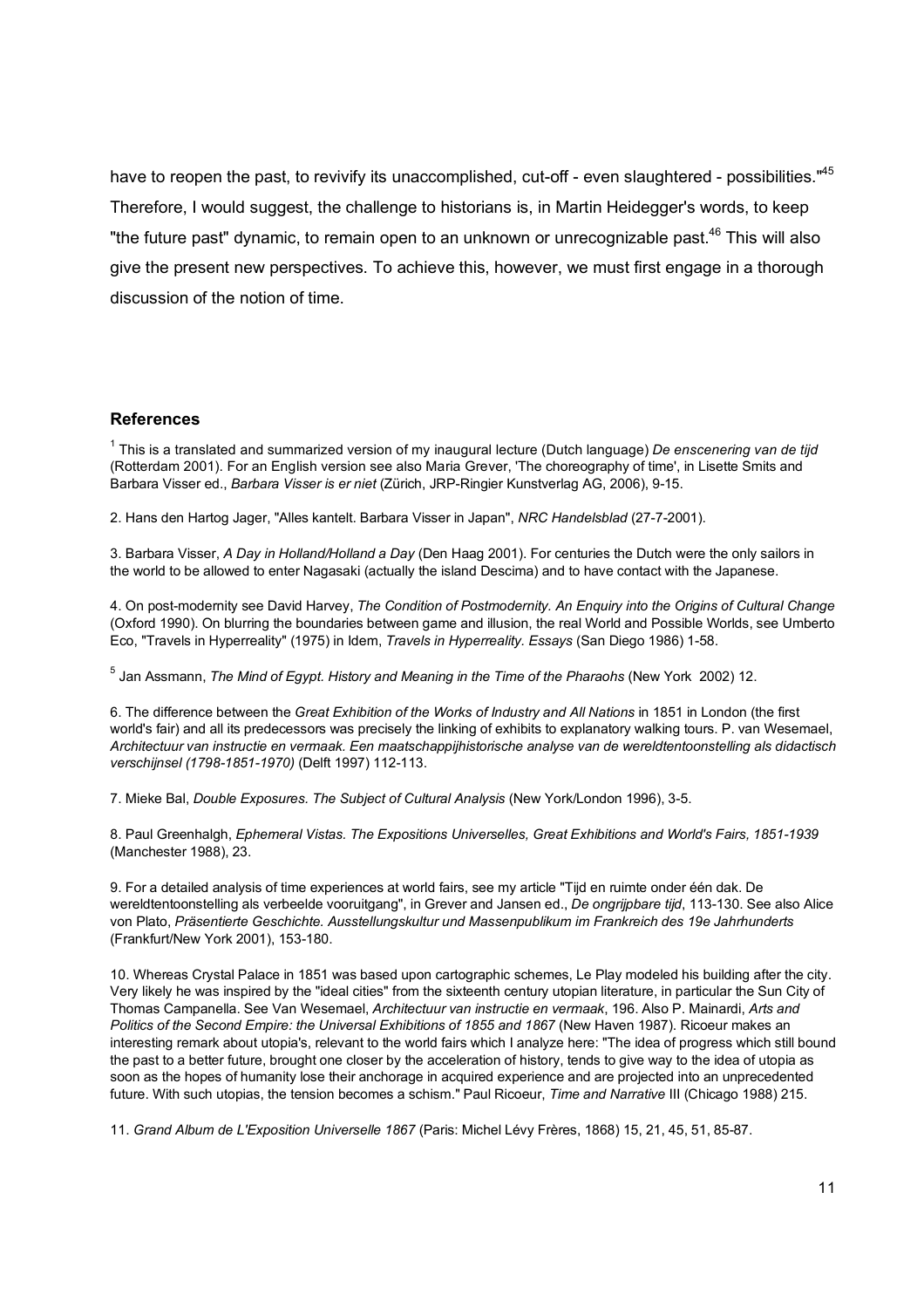12. *Grand Album 1867*, XI and 67 (drawing of central palm garden).

13. Edward Said, *Culture and Imperialism* (London 1993) 6-7.

14. Anne McClintock, *Imperial Leather. Race, Gender and Sexuality in the Colonial Contest* (New York/London 1995) 30. Although McClintock also takes women, paupers, Irish, and other ethnic men an women into account, she focuses on colored and black people in the "peripheral" colonies of the Western empires. They were considered to be spatially and temporally back warded.

15. J.A. Auerbach, *The Great Exhibition of 1851. A Nation on Display* (New Haven/London 1999) 4-5.

16. J.J.A. Mooij, *Tijd en geest. Een geschiedenis* (Kampen 2001) 188-191; Kern, *The Culture of Time and Space*, 33.

17. Auerbach, *The Great Exhibition of 1851*, 159-160, 174-175.

18. They were exposed, first, at the proposal of anthropologists and ethnographists, but soon with commercial purpose. These expositions date from the eighteenth century and fitted into older traditions of fair entertainment, where people with serious physical deformity were exposed. See Maria Grever and Berteke Waaldijk, *Transforming the public sphere. The Dutch National Exhibition of Women's Labor in 1898* (Durham 2004).

19. Seven years after Charles Darwin's publication *The Descent of Man, and Selection in Relation to Sex* (London1871). Darwins theory evoked many hostile reactions. His ideas were often misunderstood. Men and women did not spring from the apes, human beings and apes have common forbears. See Wendorff, *Zeit und Kultur*, 402-403.

20. Dutch journal *De wereldtentoonstelling van 1878 te Parijs* nr. 19 (24-8-1878), 302.

21. Marieke Bloembergen, *Koloniale vertoningen: Nederland en Indië op de wereldtentoonstellingen (1880-1931)* (Amsterdam 2002).

22. Burton Benedict, "Rituals of Representation: Ethnic Stereotypes and Colonized Peoples at World's Fairs", in R.W. Rydell and N.E. Gwinn ed., *Fair Representations. World's Fairs and the Modern World* (Amsterdam 1994), 28-61, 57. About the way people use time as an instrument for orientation in different Asian cultures, see also the volume of Van Schendel and Schulte Nordholt ed., *Time Matters*. On the influence of the colonial expositions on Western art: J.M. MacKenzie, *Orientalism. History, Theory and the Arts* (Manchester 1995).

23. Grever and Waaldijk, *Transforming the public sphere*.

24. *Europa in euforie. De tijd van de wereldtentoonstellingen 1851-1913* (Brussel 2002), 126-127.

25. Robert W. Rydell, *All the World's a Fair: Visions of Empire at American International Expositions, 1876-1916* (Chicago 1984), 52-53; L. Rabinovitz, *For the Love of Pleasure. Women, Movies, and Culture in Turn-of-the Century Chicago* (New Brunswick 1998), 60. Already in 1889 French and Dutch newspapers complained about the bad treatment of people from the colonies at the French world's fair.

26. See also the analysis of "time-reversal in Umeda ritual" by A. Gell, *The Anthropology of Time. Cultural Constructions of Temporal Maps and Images* (Oxford 1992), 37-53.

27. Rydell, *All the World's a Fair*, 66.

28. Journalists described packed masses who flooded the exhibition grounds; see the account in the journal *De wereldtentoonstelling van 1878 te Parijs* no. 4, 11 mei 1878, 74. On the crowds at the 1851 world fair in London, see Auerbach, *The Great Exhibition*, 151-158.

29. Christoph Prochasson, *Paris 1900. Essai d'histoire culturelle* (Paris 1999) 140-151.